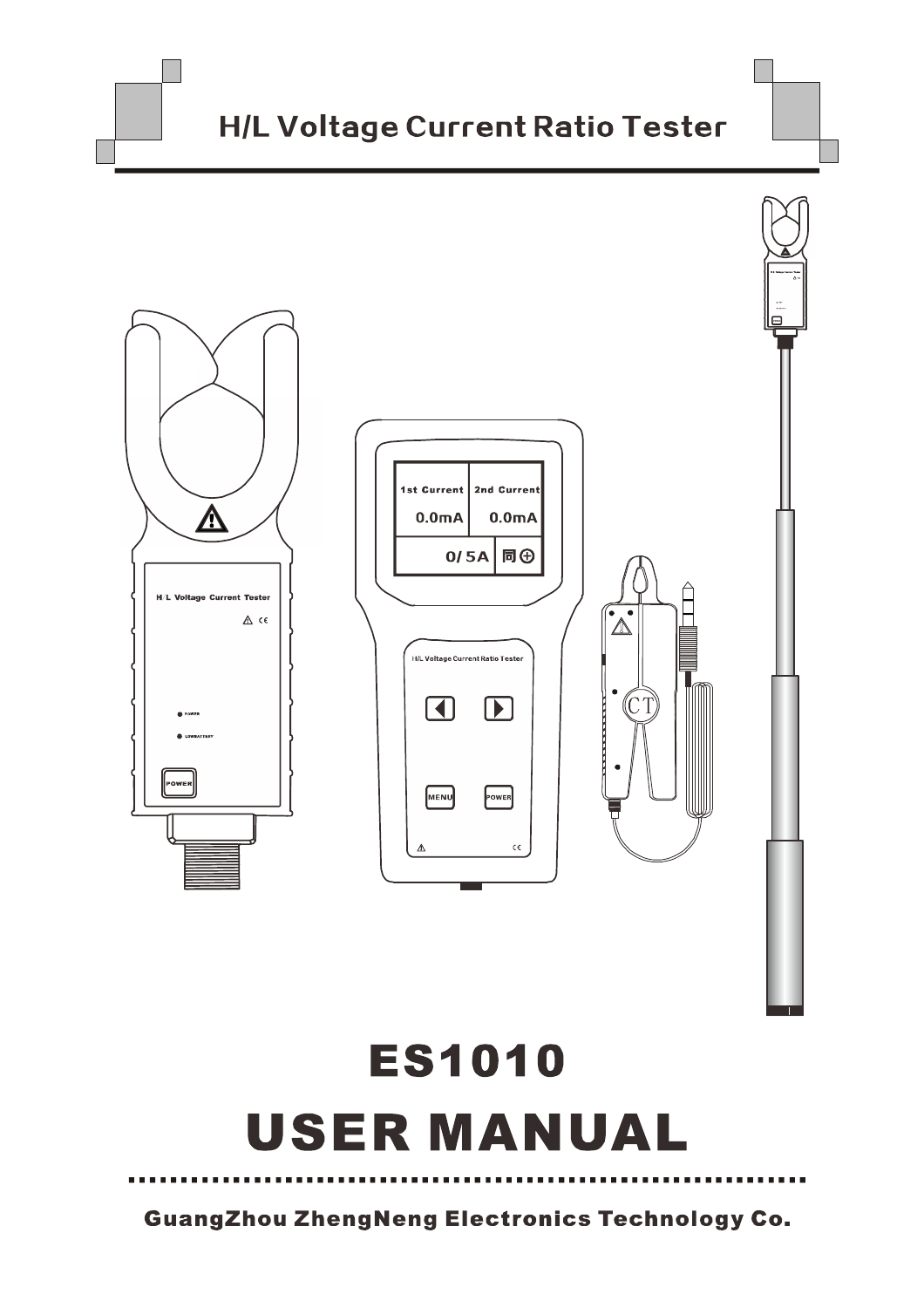# **CONTENT**

| V Structure                                                                                |  |
|--------------------------------------------------------------------------------------------|--|
|                                                                                            |  |
|                                                                                            |  |
|                                                                                            |  |
|                                                                                            |  |
| 3. High - voltage current, high - altitude current, high - altitude leakage current test10 |  |
|                                                                                            |  |
|                                                                                            |  |
|                                                                                            |  |
|                                                                                            |  |
|                                                                                            |  |
|                                                                                            |  |
|                                                                                            |  |
|                                                                                            |  |
|                                                                                            |  |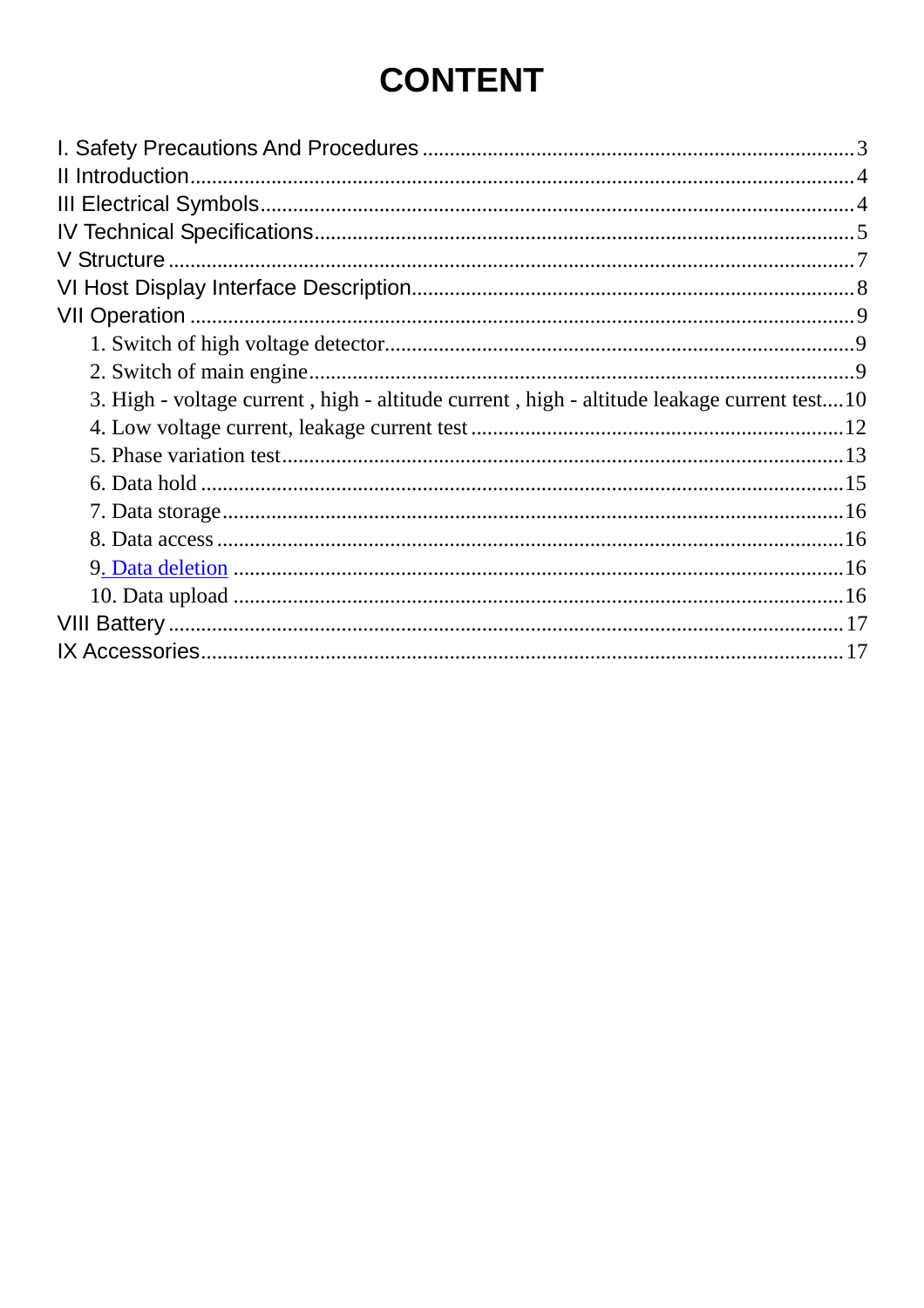## **I. Safety Precautions And Procedures**

Thank you for buying our wireless high voltage ratio tester. In order to avoid possible electrical shock or personal injury, please be sure: strictly abide by the safety rules and precautions listed in this manual.  $\mathbb{A}$ 

- l Check whether the instrument is in good condition before use, no breakage, no use of the back cover before cover, otherwise there is a danger of electric shock
- l Under any circumstances, use this instrument should pay special attention to safety, especially when measuring voltage lines above AC100V and above.
- l If the line voltage exceeds 600v, the insulation rod must be connected to use
- l Because high voltage lines are dangerous, operators have to be trained strictly and get relevant from the country
- l High pressure Operation Authentication can be used to carry out Field Test with this instrument
- l It is strictly prohibited to use this instrument to test bare conductors or busbars with voltages exceeding 60kv.
- l Note the stickers and symbols on the panel and back of this instrument
- l Do not place and store instruments for long periods of time in hot, wet, dewy places or under direct sunlight
- l When high voltage current clamp displays low power, please replace battery in time to avoid affecting operation
- l Disassembly and maintenance of this instrument must be operated by authorized personnel
- l Check the housing before using the meter. Check for cracks or lack of plastic parts. If the clamp head and other parts of this instrument are damaged, please do not use
- l Avoid impact clamp head, maintain this instrument regularly, do not clean with corrosives or coarse products, use soft cloth (such as spectacle cloth), clean antirust and dehumidification lubricant, gently wipe test instrument
- l If it is dangerous to continue using this instrument, it should be stopped immediately and sealed immediately, and handled by an authorized organization
- I The"  $\sqrt{N}$ "hazard sign on the instrument and manual, the user must follow the instructions for safe operation
- **I** The extremely dangerous"  $\sqrt{2}$  sign in the instrument and manual must be used in strict accordance with the instructions.
- l It is recommended that the instrument conduct at least one insulation strength test per year. (Ac 60kv/rms between the two ends of the insulation rod).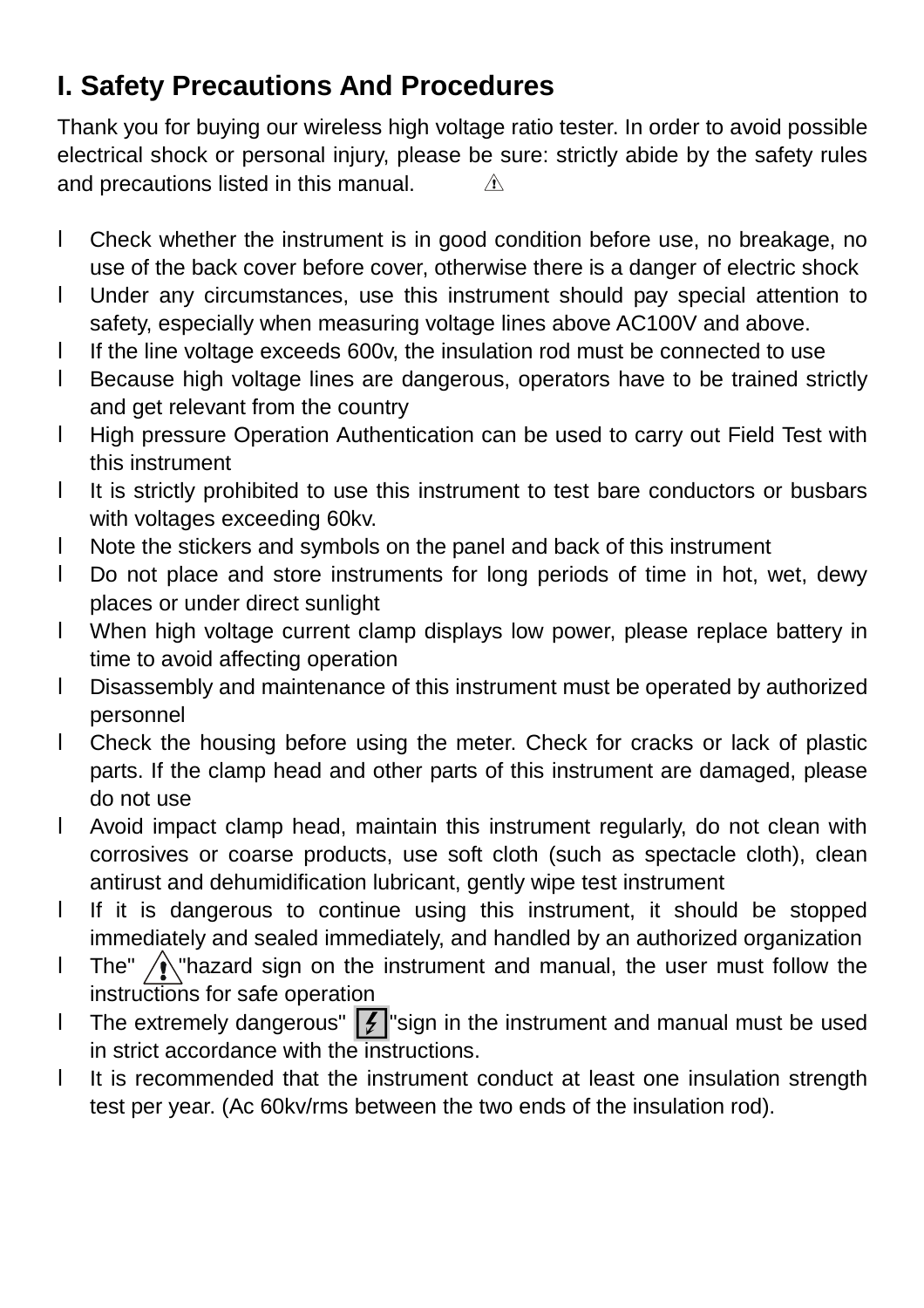## **II Introduction**

Wireless high and low voltage ratio tester is also called high and low voltage CT wireless ratio tester. It is composed of high voltage detector, low voltage current clamp, main engine, high voltage insulation rod, monitoring software and communication line. The instrument adopts fast digital circuit processing technology. It can connect insulation rods to measure high-voltage current transformers , primary transformers, high-voltage primary current, low-voltage secondary current, and can be calculated under the condition of not disconnecting or powering on site. Change ratio, phase, polarity, and ratio error below 60kV

When not using the insulation rod, it can also be used as a high-precision low-voltage clamp ammeter, leakage current meter, can accurately measure the current of 0.1mA, it has the characteristics of easy to use, easy to carry.

Its wireless transmission function can receive measured data within 30 meters (without obstacles) in a straight line, ensuring high precision, high reliability, and high stability for continuous testing without interruption.

The host uses a large-screen LCD display, featuring small size, light weight, and portability. It can save 500 groups data.

High-voltage current measurement range of 0.0mA ~ 1200A, low-voltage current measurement range of  $0.0 \text{mA} \sim 20 \text{A}$ . High-voltage detector current signal using wireless transmission technology, connecting the insulation rod, through the push or pull back the insulation rod can easily clamp or evacuation of the measured wire, save time and fast.

Can be widely used in substations, power plants, industrial and mining enterprises and testing stations, electrical maintenance departments for current detection and field electrical work. Insulation rods are light, moisture-proof, high-temperature resistant, impact-resistant, bend-resistant, and highly insulating.

| Symbol               | Meaning                                        |
|----------------------|------------------------------------------------|
| $\mathcal{L}$        | Dangerous voltage (shock hazard)               |
|                      | Warning attention safety sign                  |
|                      | Comply with EU Community Safety Standards      |
|                      | Alternating current (AC)                       |
| and the state of the | Direct current (DC)                            |
|                      | Battery, when indicated, indicates low battery |

### **III Electrical Symbols**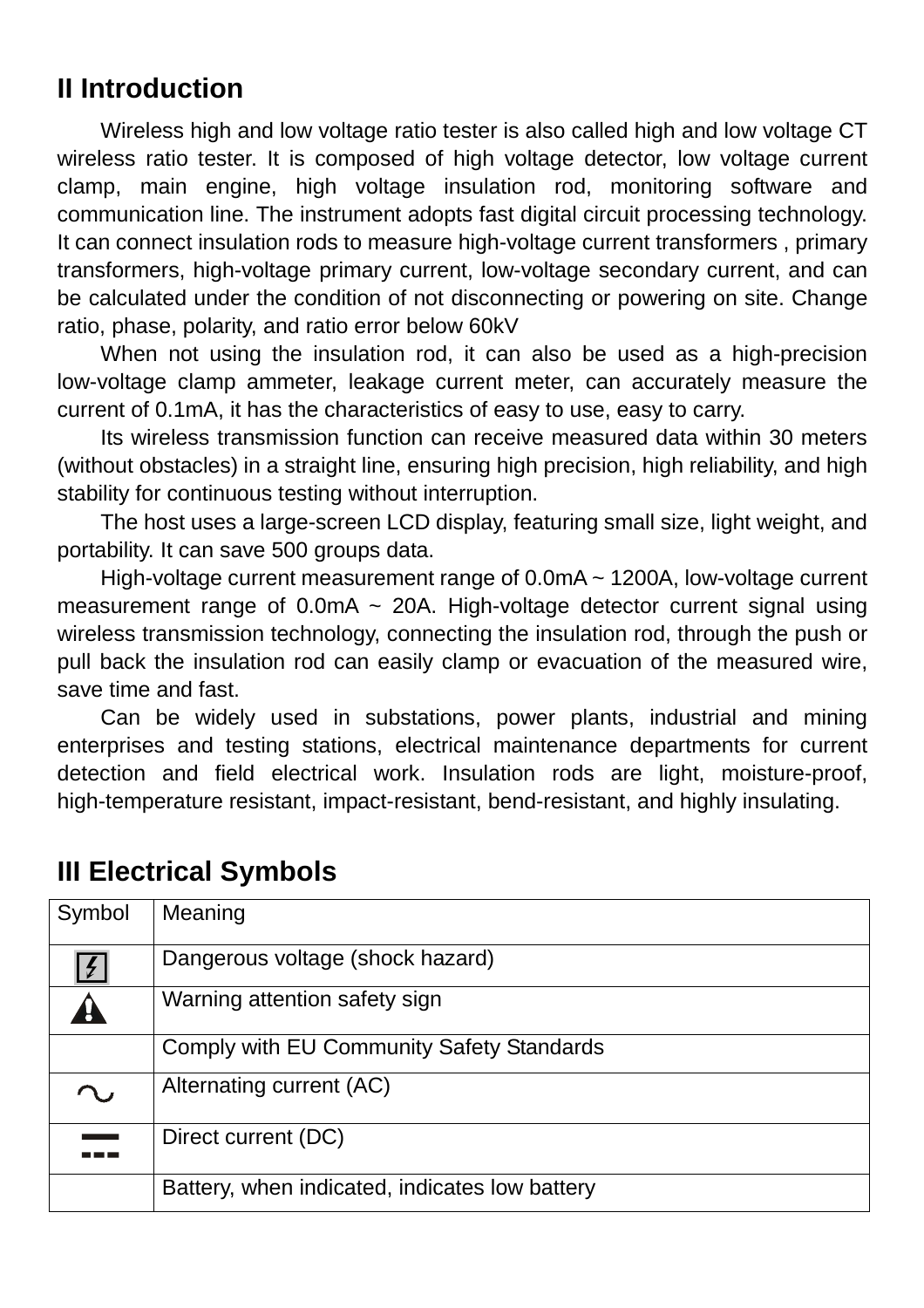# **IV Technical Specifications**

| High voltage detector<br><b>Tester</b>            |                                                                                                                                                                                                                                                                                           | Mainframe (current clamp)          |  |
|---------------------------------------------------|-------------------------------------------------------------------------------------------------------------------------------------------------------------------------------------------------------------------------------------------------------------------------------------------|------------------------------------|--|
| $0.0mA \sim 1200A$ (50/60Hz)<br>Range<br>Auto $)$ |                                                                                                                                                                                                                                                                                           | $0.0mA \sim 20A$                   |  |
| <b>Resolution</b>                                 | 0.1 <sub>m</sub> A                                                                                                                                                                                                                                                                        | 0.1 <sub>m</sub> A                 |  |
| <b>Jaw size</b>                                   | $\Phi$ 50mm                                                                                                                                                                                                                                                                               | $\Phi$ 7.5mm                       |  |
| $\pm 2\% \pm 5$ dgt<br><b>Accuracy</b>            |                                                                                                                                                                                                                                                                                           | $\pm$ 0.5% $\pm$ 5dgt              |  |
| <b>Sampling</b><br>Rate                           | 2 times/second                                                                                                                                                                                                                                                                            |                                    |  |
| <b>Function</b>                                   | High-low voltage current transformer primary and secondary<br>loop current, transformation ratio, polarity, phase, and<br>on-line test; current and voltage ratio on both sides of<br>transformer; on-line test; load current test                                                        |                                    |  |
| <b>Transmission</b><br>type                       | Wireless transmission, linear transmission distance 30m                                                                                                                                                                                                                                   |                                    |  |
| <b>Change gear</b>                                | Fully automatic shift                                                                                                                                                                                                                                                                     |                                    |  |
| <b>Power</b>                                      | DC6V 7# alkaline battery<br>DC7.5V 5# alkaline battery $(1.5VLR6\times5)$<br>$(1.5VAAA\times4)$                                                                                                                                                                                           |                                    |  |
| <b>Test method</b>                                | Clamp CT                                                                                                                                                                                                                                                                                  |                                    |  |
|                                                   |                                                                                                                                                                                                                                                                                           | Host: W/T/H 100*35*204mm           |  |
| <b>Dimensions</b>                                 | W/T/H 87*37*262mm                                                                                                                                                                                                                                                                         | Current clamp: $W/T/H$ 42*20*137mm |  |
| <b>Display</b><br>mode                            | LCD: 128dots $\times$ 64dots Blue screen backlight for dim places                                                                                                                                                                                                                         |                                    |  |
| <b>LCD</b> Size                                   | 62mm $\times$ 44mm                                                                                                                                                                                                                                                                        |                                    |  |
| <b>Change</b><br>ratio                            | Three kinds of transformation ratio display: (The primary and<br>secondary circuit actually measured the current transformation<br>ratio; the conversion ratio of the secondary circuit 5A;<br>10kV-YY transformer conversion ratio of 10kV/380V),<br>the<br>maximum ratio of 1:1 million |                                    |  |
| Line voltage                                      | Line test with insulation sheath below 60kV or bare wire current<br>test below 35kV (with insulation rod operation)                                                                                                                                                                       |                                    |  |
| <b>Lead length</b>                                | Current clamp lead 2 meters                                                                                                                                                                                                                                                               |                                    |  |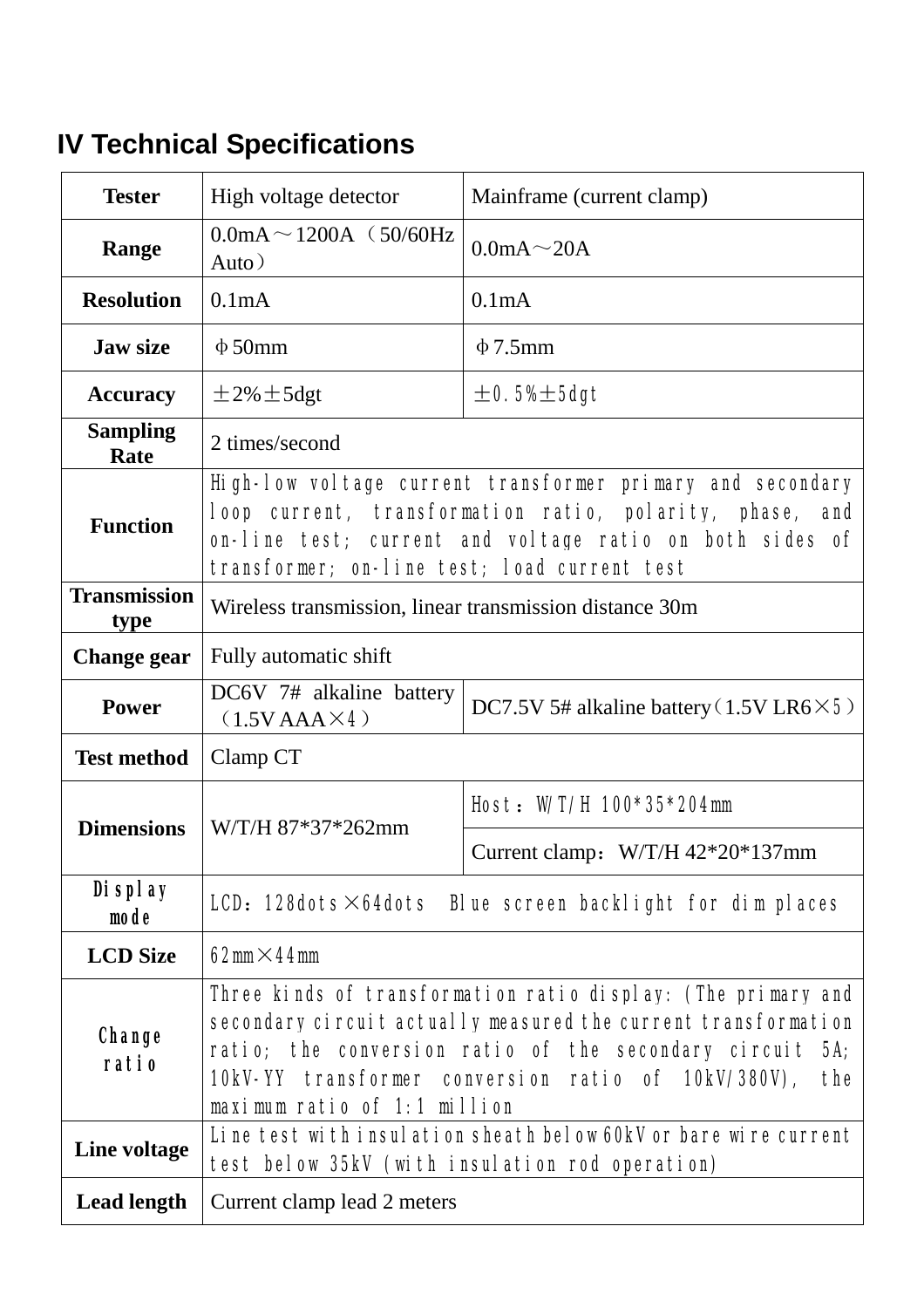|                                                    | Total instrument weight: 3.1Kg (Insulated rod and instrument package)                                                                                                                                                                    |  |  |
|----------------------------------------------------|------------------------------------------------------------------------------------------------------------------------------------------------------------------------------------------------------------------------------------------|--|--|
|                                                    | High pressure detector: 370g (Including battery)                                                                                                                                                                                         |  |  |
| Weight                                             | Host: 409g (Including battery)                                                                                                                                                                                                           |  |  |
|                                                    | Current clamp: 180g                                                                                                                                                                                                                      |  |  |
| Data<br>interface                                  | <b>USB transmission</b>                                                                                                                                                                                                                  |  |  |
| <b>Overflow</b><br>display                         | Over-range overflow function: "OLA" symbol display                                                                                                                                                                                       |  |  |
| Data storage                                       | 500 groups, press <b>MENU</b> to keep data, HOLD symbol display, press MENU<br>again to cancel                                                                                                                                           |  |  |
| Data review                                        | Long press the MENU button to enter the data reference mode,<br>MR symbol display, press MENU again to exit                                                                                                                              |  |  |
| Data is full                                       | Data full function: "FULL" symbol display                                                                                                                                                                                                |  |  |
| <b>Switch</b>                                      | Long press the <b>POWER</b> button to switch between the test display mode and                                                                                                                                                           |  |  |
| display mode                                       | the conversion ratio display mode                                                                                                                                                                                                        |  |  |
| No signal                                          | When the host does not receive the transmit signal, it prompts                                                                                                                                                                           |  |  |
| <i>i</i> ndication                                 | "no signal"                                                                                                                                                                                                                              |  |  |
| Automatic                                          | About 15 minutes after power on, the meter will automatically                                                                                                                                                                            |  |  |
| shut-down                                          | shut down                                                                                                                                                                                                                                |  |  |
| <b>Battery</b><br>voltage                          | When the battery voltage<br>3.5V, the When the battery voltage drops to 5.2V, the<br>drops<br>to<br>low-power indicator lights battery voltage is low symbol to remind to<br>to remind you to replace replace the battery<br>the battery |  |  |
| <b>Insulation</b><br>rod                           | Five section insulation rod (5 meters)                                                                                                                                                                                                   |  |  |
| <b>Insulation</b><br>strength                      | $AC 60$ k $V$ /rms                                                                                                                                                                                                                       |  |  |
| <b>Line test</b>                                   | Insulation sheath wire test below 60kV line voltage, bare wire test below                                                                                                                                                                |  |  |
|                                                    | 60kV (with insulation rod operation)                                                                                                                                                                                                     |  |  |
| <b>Working</b><br>temperature                      | $-10^{\circ}\text{C} \sim 40^{\circ}\text{C}$                                                                                                                                                                                            |  |  |
| <b>Storage</b><br>temperature                      | $-10^{\circ}\text{C}$ $\sim$ 60 $^{\circ}\text{C}$                                                                                                                                                                                       |  |  |
| <b>Relative</b><br>humidity<br><b>Suitable for</b> | $0^{\circ}\text{C} \sim 31^{\circ}\text{C} \le 75\%$ , $31^{\circ}\text{C} \sim 40^{\circ}\text{C} \le 50\%$                                                                                                                             |  |  |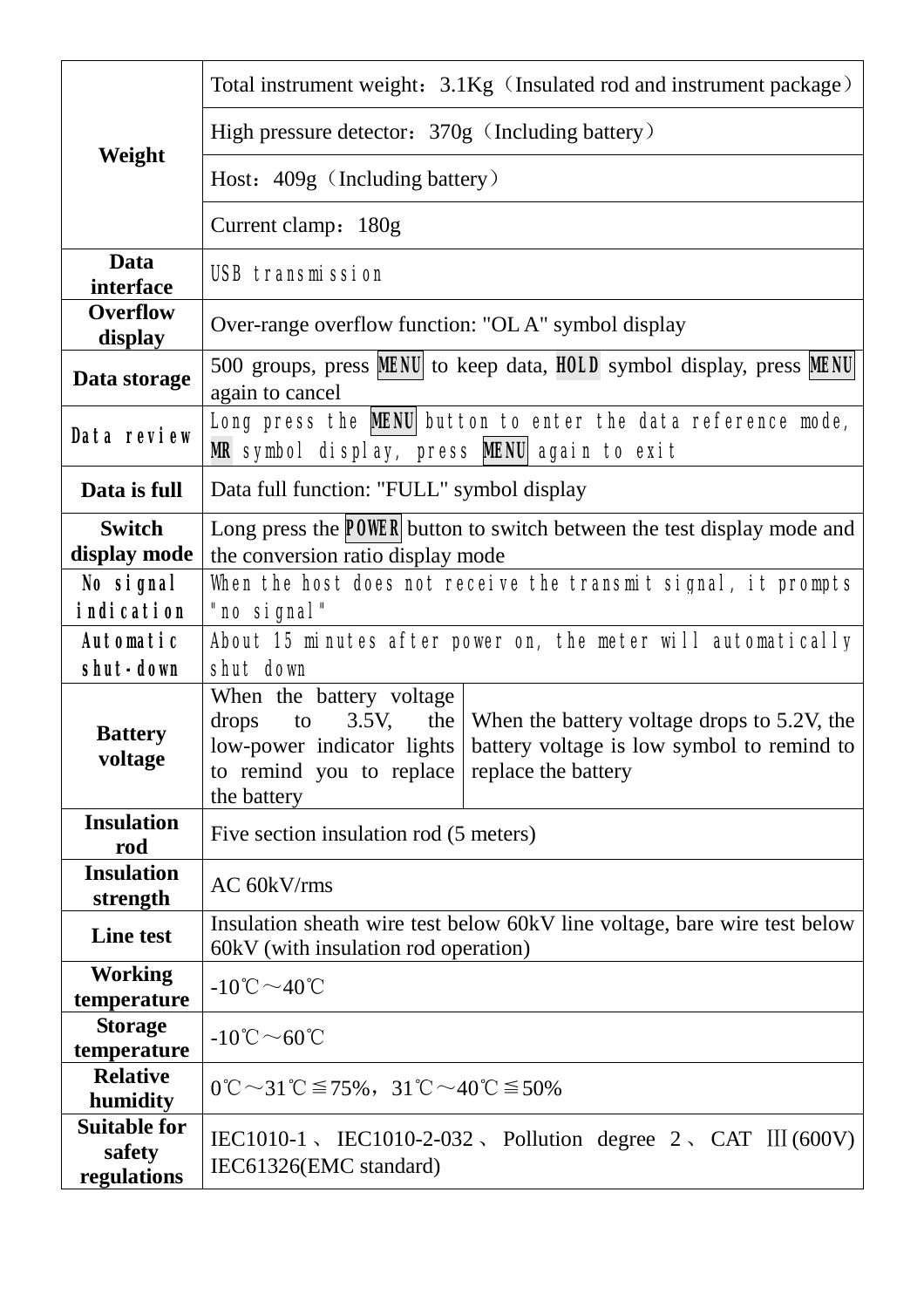#### **V Structure**



| No.                       | instruction                                                                |
|---------------------------|----------------------------------------------------------------------------|
| $\bigcirc$                | Clamp head                                                                 |
| $^\copyright$             | LED power indication                                                       |
| ③                         | LED low battery indication (Lights when the power supply is below $3.5V$ ) |
| $^\text{\textregistered}$ | <b>POWER</b> button                                                        |
| ௫                         | Insulation rod connector                                                   |
| $\circledR$               | USB interface                                                              |
| (7)                       | Host LCD display                                                           |
| $^\circledR$              | <b>Host LEFT button</b>                                                    |
| (9)                       | <b>Host RIGHT button</b>                                                   |
|                           | <b>Host MENU button</b>                                                    |
| $\left( 11\right)$        | <b>Host POWER button</b>                                                   |
| $\left( 12\right)$        | Low-voltage current input interface                                        |
| (13)                      | Low voltage current clamp                                                  |
| (14)                      | Low voltage current clamp output plug                                      |
| (15)                      | Insulation rod (5 meters in total)                                         |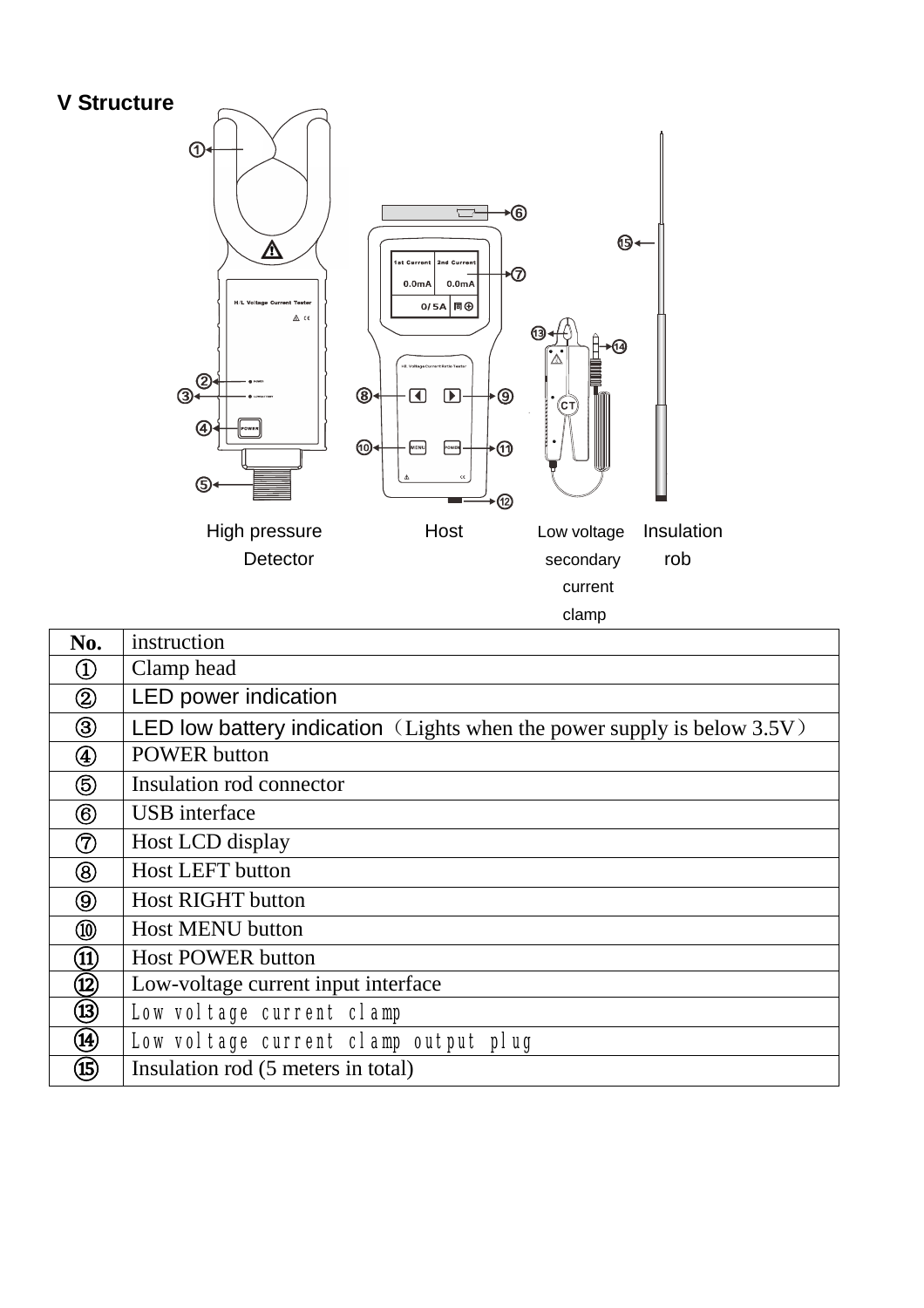# **VI Host Display Interface Description**

| Status symbol                                                            | Instructions                                                                                                                                                                                                                                                                                                        |
|--------------------------------------------------------------------------|---------------------------------------------------------------------------------------------------------------------------------------------------------------------------------------------------------------------------------------------------------------------------------------------------------------------|
| -次电流 二次电流  <br>无信号<br>0.0 <sub>m</sub> A<br>$0/5A$ Er                    | When the high voltage detector is off or there is no signal, no signal<br>is displayed in the primary current display box of the host                                                                                                                                                                               |
| -次电流 二次电流 <br>OL A<br>1.00A<br>Er<br>0/5A                                | When the high voltage detector is out of range, $OL$ A will be<br>displayed in the primary current display box of the main unit                                                                                                                                                                                     |
| -次电流 二次电流 <br>0.0 <sub>m</sub> A<br>OL A<br>Er<br>0/5A                   | When the host detects the current exceeds the range, OL A displays<br>in the host's secondary current display box                                                                                                                                                                                                   |
| -次电流 二次电流 <br>1.00A<br>25.0 A<br>HOLD MEM Tol: 001<br>125/5A 同⊕          | Press the MENU button to lock the display data. The data is<br>automatically stored. Tol:001 indicates that a total of 01 sets of data<br>are currently stored. The saved primary current is 25.0 A, the<br>secondary current is 1.00 A, the 5 A converted current is 125, and the<br>phase is the same as $\oplus$ |
| <b>FULL</b>                                                              | When the stored data is full of 500 groups, the "FULL" symbol<br>flashes and can no longer be stored                                                                                                                                                                                                                |
| Delete<br>Data?<br>Yes<br>No                                             | Data clear symbol, displayed during clearing                                                                                                                                                                                                                                                                        |
| <b>NULL</b>                                                              | When the number of storage groups is 0, the NULL symbol flashes<br>when the MENU button is pressed for a long time to enter the<br>reference mode.                                                                                                                                                                  |
| ·次电流仁次电流<br>$25.0$ A<br>1.00A<br>MR 001 Tol: 001<br>125/5A  同⊕           | In the lookup mode, the number after MR indicates the number of<br>groups currently viewed, and the number after Tol indicates the total<br>number of groups saved                                                                                                                                                  |
| I: 25.0A/1.00A<br>折算: 125/05A<br>变比:<br>25<br>$rac{10KV}{-YY}$ :<br>0.95 | Long press POWER button to switch to conversion ratio display<br>interface                                                                                                                                                                                                                                          |
| -次电流 二次电流 <br>$25.0$ A<br>1.00A<br>125/5A 同⊕                             | When the power supply voltage is lower than 5.2V, when the low<br>voltage sign appears in the lower left corner, please replace the<br>battery promptly.                                                                                                                                                            |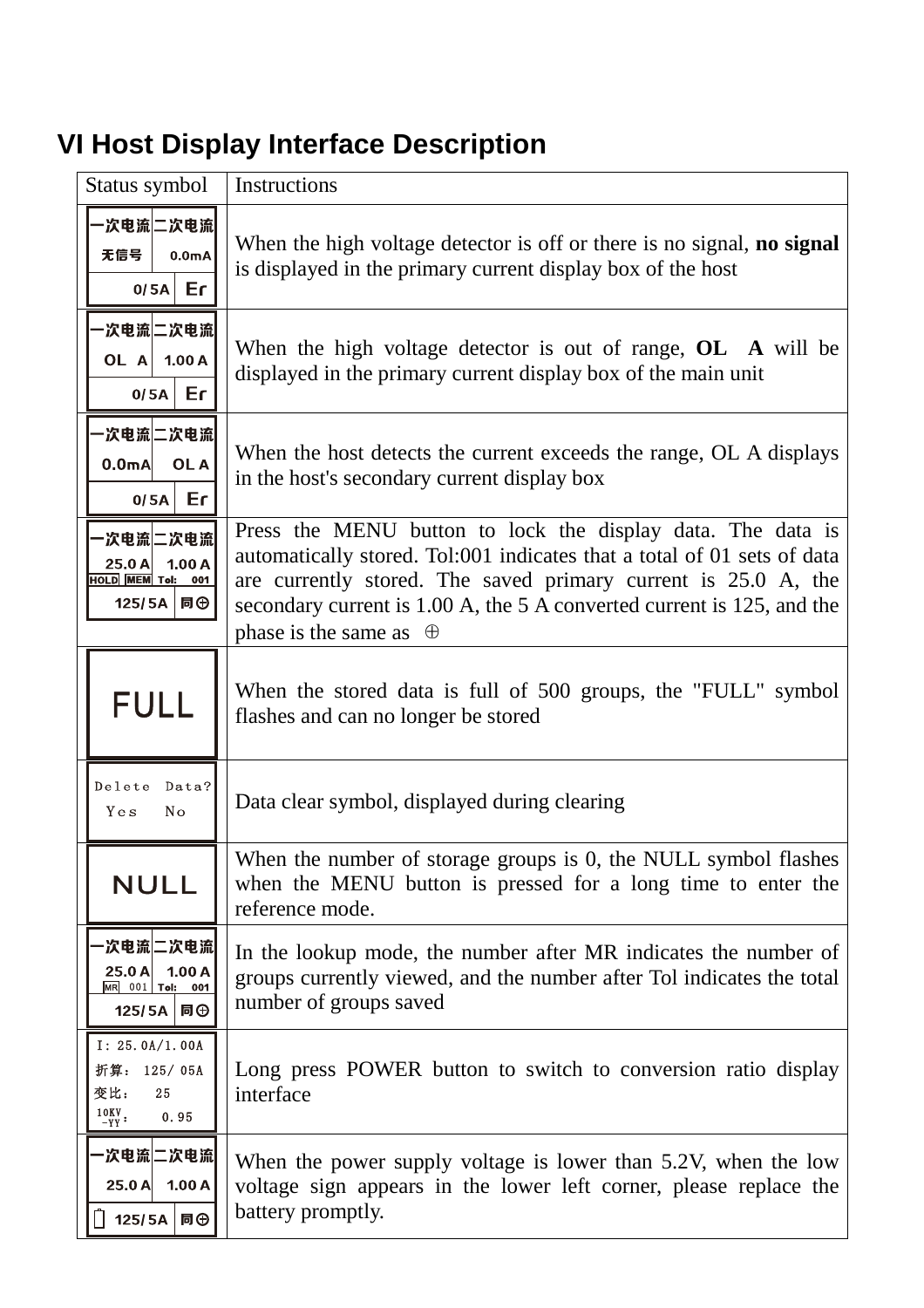## **VII Operation**

 $\sqrt{N}$ 

Before using the tester, examine whether there is any part broken; if no, it can be put into use.

Install the battery according to the manual.

### **1. Switch of high voltage detector**

Press the POWER button to turn on the POWER indicator light, the high pressure detector starts automatic detection, and the test results (the current level and pulse of the high voltage side) are sent to the host through wireless transmission. The high-voltage detector turns off automatically after about 15 minutes to reduce battery consumption.

In normal test mode, press the POWER button to shut down.

#### **2. Switch of main engine**

Press the POWER button to turn on, LCD display, the host enters the test receiving mode after normal booting (as shown in Figure 1), the primary current is the test data of the high voltage side, the secondary current is the test data of the low voltage side,If the primary and secondary loops both detect the signal, the master will display the ratio of the secondary loop at 5A conversion and indicate the phase difference. If the master cannot identify the phase of the

primary and secondary loops normally, the "Er" symbol will be displayed (as shown in Figure 2).





#### **Figure 1 Figure 2**



 About 10 minutes after the main unit is turned on, the LCD will continue flashing, indicating that the LCD will automatically shut down. The LCD will continue to flash for approximately 30 seconds before shutting down automatically to reduce battery consumption. If the LCD continues to flash, press any key and the host continues to work.

If the conversion ratio coefficient is large, the primary loop current is large, the secondary loop current is small, and the transformation ratio coefficient exceeds 1000000, which is displayed as "x.xxK6" (x.xx $\times$ 106), the number of points behind K is several times on the 10th,, of course, normal running lines will not show this situation

In the test mode, press the POWER button briefly to shut down. Long press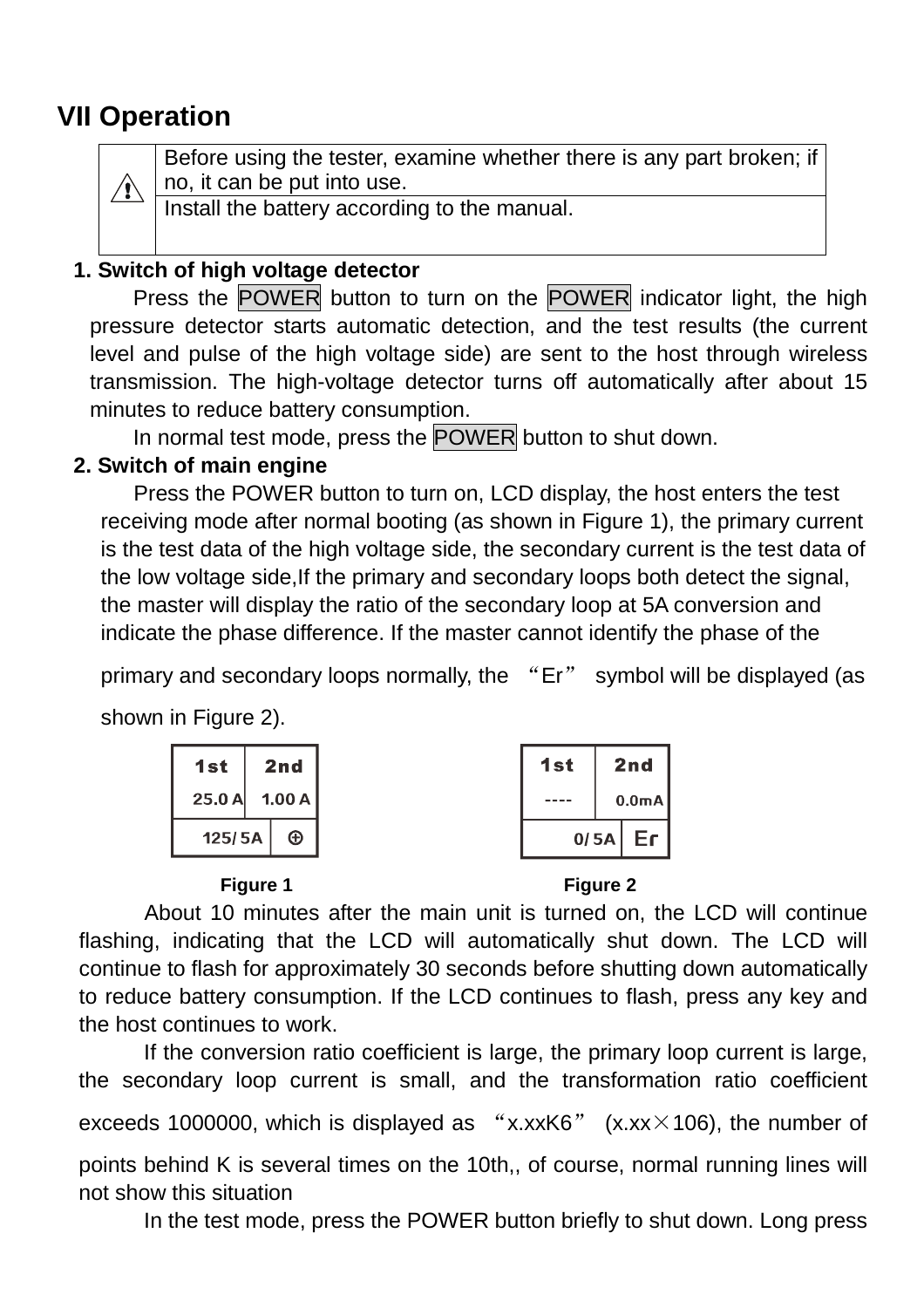the POWER key to switch between the test interface and the conversion ratio display interface.

In the conversion ratio display interface, long press the MENU button to set the conversion ratio value, set by the LEFT button and the RIGHT button, long press the MENU button to exit the setting ratio.

In test mode, short press MENU to lock and save data. Press the MENU button for a long time to enter the reference mode. Press the LEFT button or the RIGHT button to view the data. Press and hold the MENU button to exit the reference mode.

In the test mode, press the POWER button shortly to enter the delete interface, select Yes or No by pressing the LEFT button or the RIGHT button, and press the POWER button to confirm the selection.

Press POWER to start the engine, and LCD displays. After the normal startup, the main engine will enter test receiving mode (see the picture above). The primary current is the testing data of high-voltage terminal while the secondary current the low-voltage. In case that signals are detected in both primary and secondary circuits, the main engine will show the transformation ratios on the basis of secondary circuit

bearing current 5A, and indicate phase. If in phase, it shows " $\oplus$ " symbol; if out of

phase, it shows "Θ" symbol, if the phase can't be properly identified, it shows "Er" symbol.

If transformation ratio is too high, which means that the current value in the primary circuit is large while it in the secondary is small, the ratio surpasses 1000,000, i.e. "x.xxxK6"  $(x.xxx×10<sup>6</sup>)$  is displayed, the numeral value behind "K" means the power of 10. Of course, this phenomenon will not occur in the normal operational circuit.

In test mode, press POWER key to shut down. And long press POWER key to the ratio mode.

#### **3. High - voltage current , high - altitude current , high - altitude leakage current test**

| Z | High voltage, very dangerous! Nobody but a qualified personnel<br>after training could conduct operation on it. The operator should<br>obey safety regulations; otherwise there will be the danger of<br>electric shock resulting in personal injury or casualty.<br>Dangerous! It is not allowable to test bare wires or busbars whose<br>voltage exceeds 60kV; otherwise there will be danger of electric |
|---|-------------------------------------------------------------------------------------------------------------------------------------------------------------------------------------------------------------------------------------------------------------------------------------------------------------------------------------------------------------------------------------------------------------|
|   | shock resulting in personal injury or casualty.                                                                                                                                                                                                                                                                                                                                                             |
|   | Dangerous! It is not allowable to detect the high current wire                                                                                                                                                                                                                                                                                                                                              |
|   | above 1200A. Otherwise there will be the danger of electric shock                                                                                                                                                                                                                                                                                                                                           |
|   | resulting in personal injury or casualty.                                                                                                                                                                                                                                                                                                                                                                   |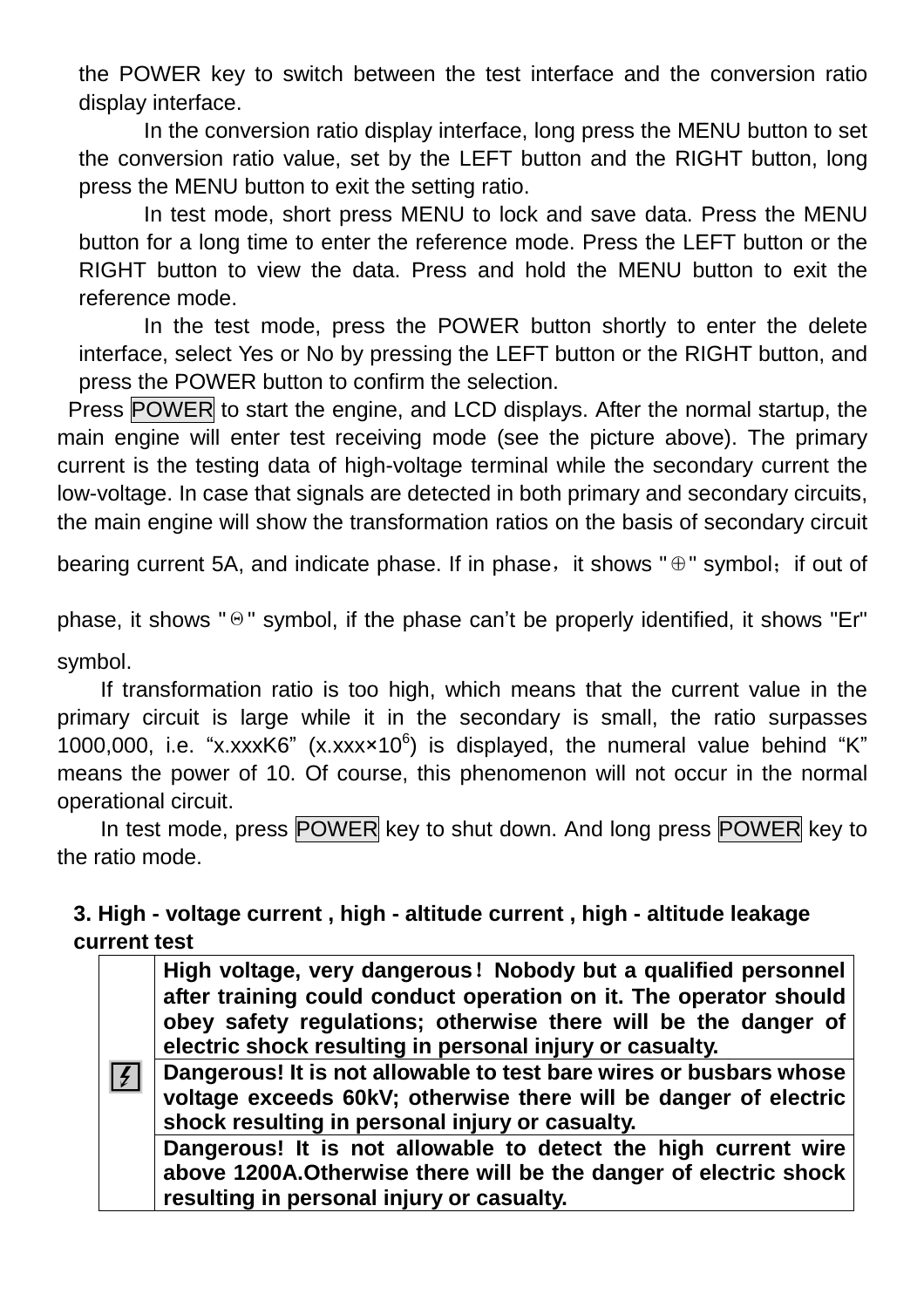**Prior to the detection, have the insulation bars connected properly, finally have the detector connected, and take care to avoid any ground impact on the instrument.** 

**Nothing but the special-made insulation bars could be connected to the instrument.** 

41.

**After the detection, collect the insulation rod in slant direction, first take apart the detector, then the insulation bars, and take care to avoid ground impact on detector.** 

The high-voltage detector is connected to the insulating rod. After the normal power on, let the wire be in the middle of the guide area of the clamp head. The instrument guide area is perpendicular to the wire. Push the meter to clamp the high voltage tester of the measured wire to start the test and send the test result to the host.The host automatically enters the detection receiving state after the normal power on. If the host receives the signal sent by the high voltage detector, the current value of the primary loop of the high voltage side is displayed in real time.If the host does not receive the signal sent by the

high-voltage detector, the primary current is "no signal". If the host displays a

current value of "OL", it indicates that the current measured exceeds the upper

limit of the high-voltage detector. After pulling back, the instrument can be evacuated from the tested wire. When evacuating, the instrument guide area should be kept perpendicular to the wire (as shown in Figure 3).



**Figure 3**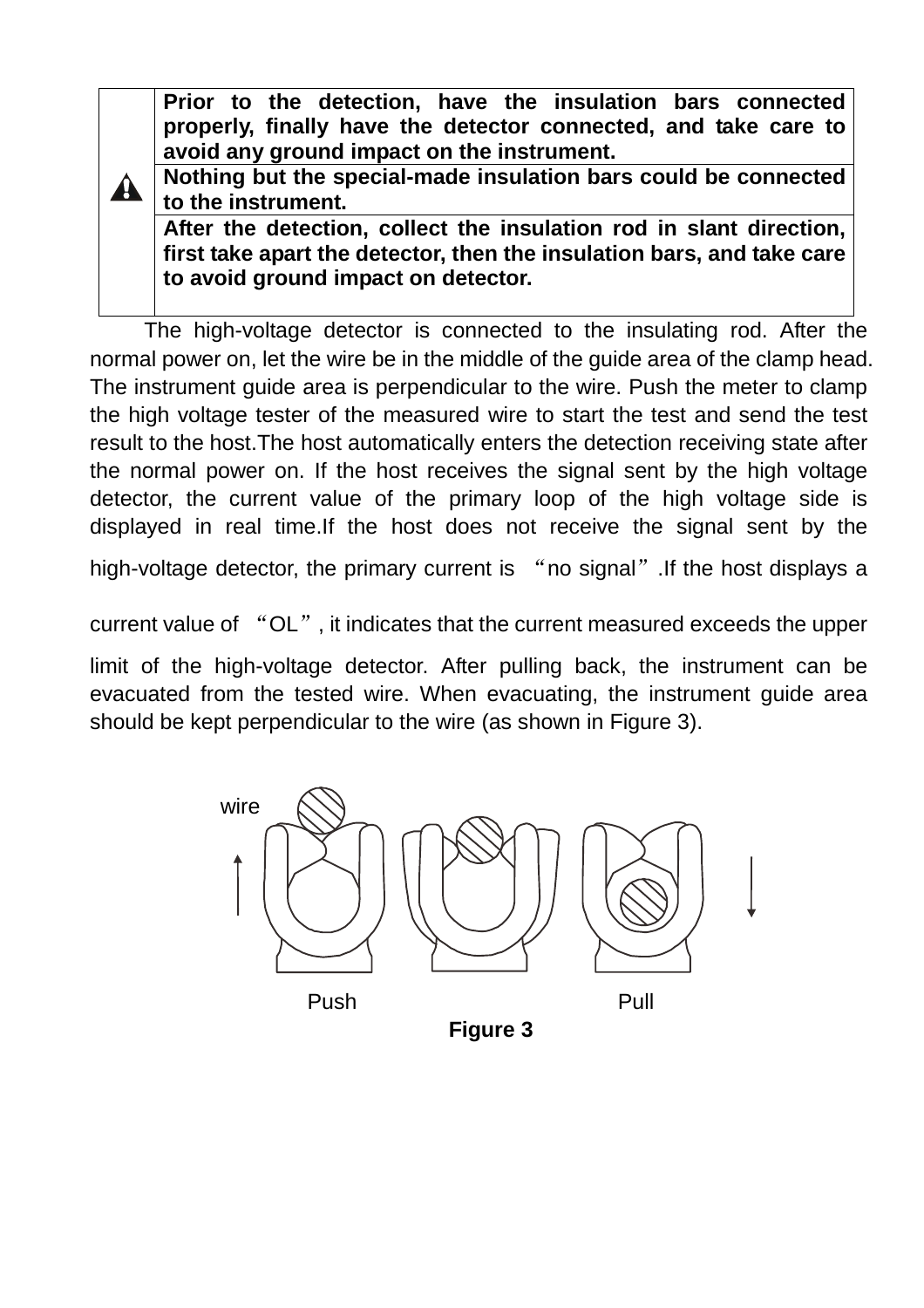The test method for high and low voltage currents is shown in Figure 4.



| Notice: For the sake of safety, please take the instrument away<br>$\vert$ from the wire after the detection is finished. |
|---------------------------------------------------------------------------------------------------------------------------|
| High current, high current leakage can also be tested with this<br>instrument.                                            |

#### **4. Low voltage current, leakage current test**

 $\sqrt{2}$ 

**High voltage, very dangerous!Nobody but a qualified personnel after training can conduct operation on it. The operator should strictly follow the safety regulations; otherwise there will be the danger of electric shock resulting in personal injury or casualty.** 

**Low voltage current pliers are not allowable to detect high voltage wire above 600V or 10A; Otherwise, there is a danger of electric shock that may cause personal injury or equipment damage.** 

1)Connect low voltage current pliers and main set, turn the main set on, enter the detection mode.

2) Have low voltage current pliers clamp the wire(notice: it work holding jaws is fully closed),examine the current numerical reading, if the instrument has secondary current indication of "**OL**" ,the secondary current exceeds instrument upper current limit .

 $3)$  Refer to the legend (Figure 5, Figure 6)

|                     | The live and neutral wires are clamped together to measure the    |  |  |  |
|---------------------|-------------------------------------------------------------------|--|--|--|
|                     | leakage current of the electrical equipment. (pay attention to 2) |  |  |  |
|                     | Clamp the ground wire to measure the leakage current of the       |  |  |  |
| $\sqrt{2}$          | grounding wire of the electrical equipment. (note: single wire)   |  |  |  |
|                     | Clamp the main line, total current amount could be measured.      |  |  |  |
| (note: single wire) |                                                                   |  |  |  |
|                     | Where its numeral reading is not easily accessible, use high      |  |  |  |
|                     | voltage detector to examine the current on low voltage wire.      |  |  |  |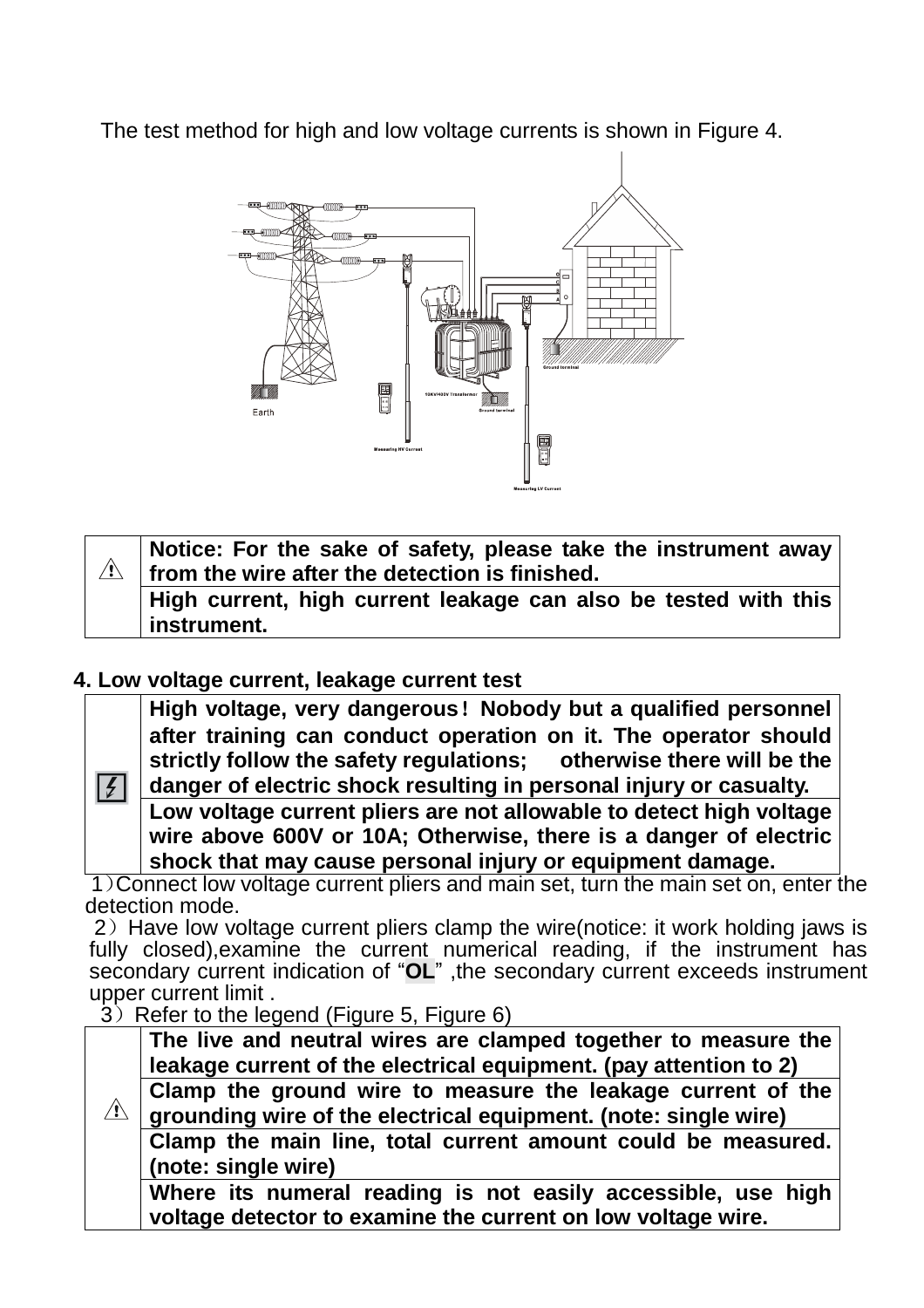

### **5. Phase variation test**

| <b>[Primary current]: The current collected with high voltage current</b>                                                                           |
|-----------------------------------------------------------------------------------------------------------------------------------------------------|
| pliers is mutual inductor's first current                                                                                                           |
| <b>K</b> Secondary current <b>J</b> : The current collected with low voltage current                                                                |
| pliers is mutual inductor's secondary current.                                                                                                      |
| <b>K</b> Ration based on secondary current 5A <b>I</b> : The measured secondary                                                                     |
| current value is converted to be 5A, and then convert the first current<br>based on that multiple, which is same with transformation ratio. Display |
|                                                                                                                                                     |
| $\textbf{[}$ XXX/5A $\textbf{]}$                                                                                                                    |
| <b>K</b> Ratio <b>J</b> : The ratio between the first current and secondary current by                                                              |
| actual measurement.                                                                                                                                 |
| 【10kV-YYconversion ratio 】: high voltage detector collects the                                                                                      |
| secondary bus current, the ratio between transformer's first current<br>mutual inductor secondary current could be calculated by<br>and             |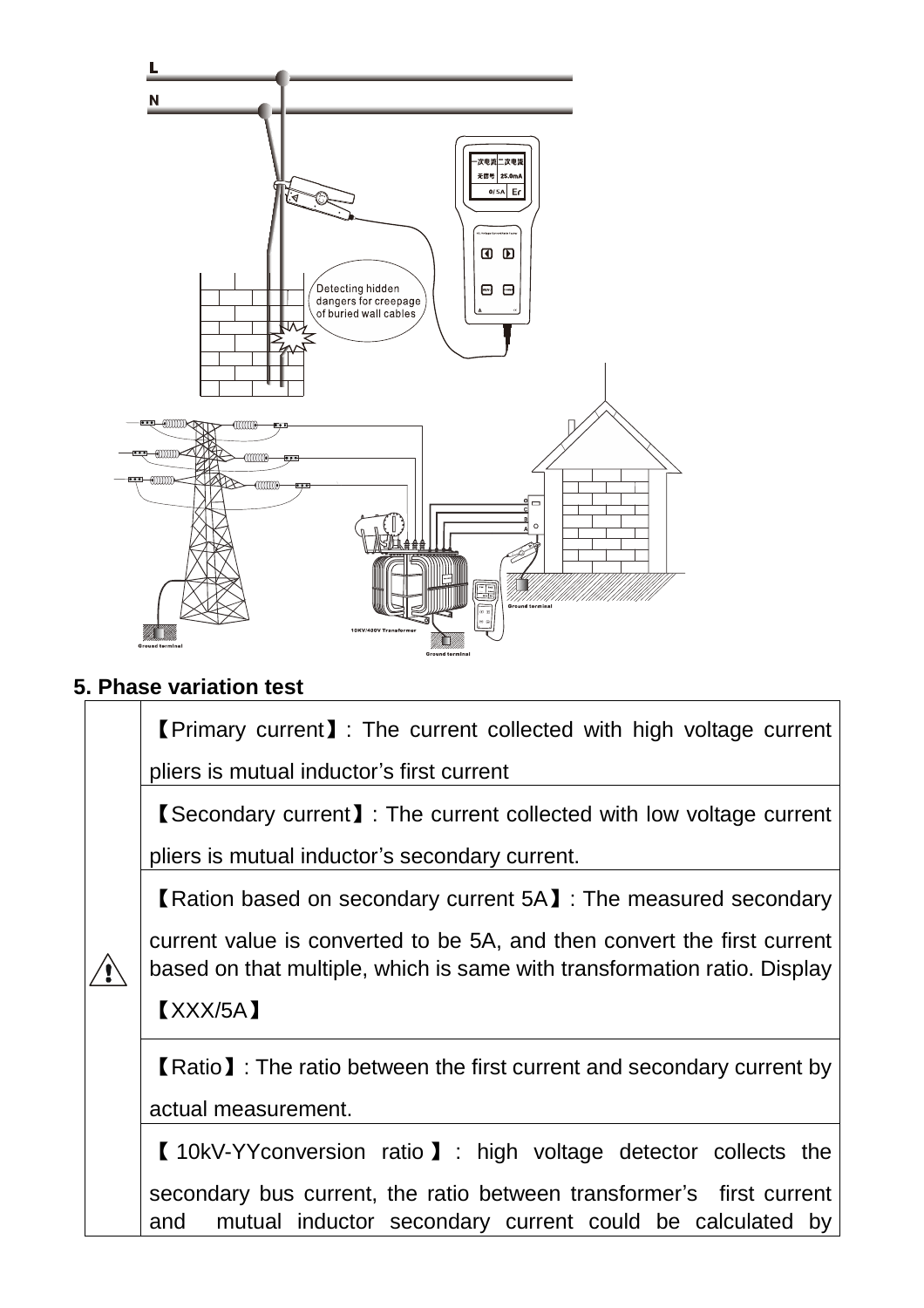transformer 10kV/380V

 $\llbracket \Box^{\boxplus \oplus} \rrbracket$  Phase difference is about 0° to 30° or 330° to 360°,

which is positive polarity in phase

 $\left[\begin{array}{ccc} \Box \Box \Box \end{array}\right]$  Phase difference of about 150 °  $\sim$  210 °; is the same

negative polarity, that is,the current clamp reversed of the first or the second , the same phase polarity is opposite (high voltage detector's boot front and low voltage current clamp red marking point is the current input end of the same direction )

【异】The phase difference is about  $\pm$ 120° or  $\pm$ 60° out of phase.

The first and the secondary current clamp do not clamp the same phase current line.

【Er】Can not be identified normally, the host may not receive the

high-low voltage signal normally, may interfere with the same frequency signal, the signal amplitude may be too small, etc.

The high-voltage detector and the low-voltage current clamp are respectively clamped on the first and the secondary circuit of the CT. The host displays the current of the first and the secondary circuit (as shown in Fig. 7), and simultaneously displays the converted ratio of 5A, if the primary current is 25.0A.the secondary current is 1.00A, the actual current ratio is 25, the conversion ratio of the secondary loop current is 5A is 125/5A, (ie:  $5 \div 1 \times 25$ ), according to the transformer 10kV/ 380V to calculate the transformer primary current and transformer secondary current ratio is: 0.95, ((25  $\div$  (10kV  $\div$ 380V)).

| 1st    | 2nd   |
|--------|-------|
| 25.0A  | 1.00A |
| 125/5A |       |

#### **Figure 7, test display mode Figure 8, conversion ratio display modee**

In the test mode, press and hold the POWER button for about 3 seconds to enter the conversion ratio display mode (as shown in Figure 8):The current value of the primary and secondary loops is automatically defaulted to the conversion ratio of the secondary loop 5A; the measured ratio and phase difference of the primary and secondary loop currents, and the phase difference is about  $0^{\circ}$  to 30° or 330° to 360°. which is considered to be the positive polarity of the same phase; 10kV-YY is the conversion ratio. Press the POWER button again for about 3 seconds to exit the conversion ratio display mode and return to the power-on test mode.

In the conversion ratio display mode, press and hold the MENU button for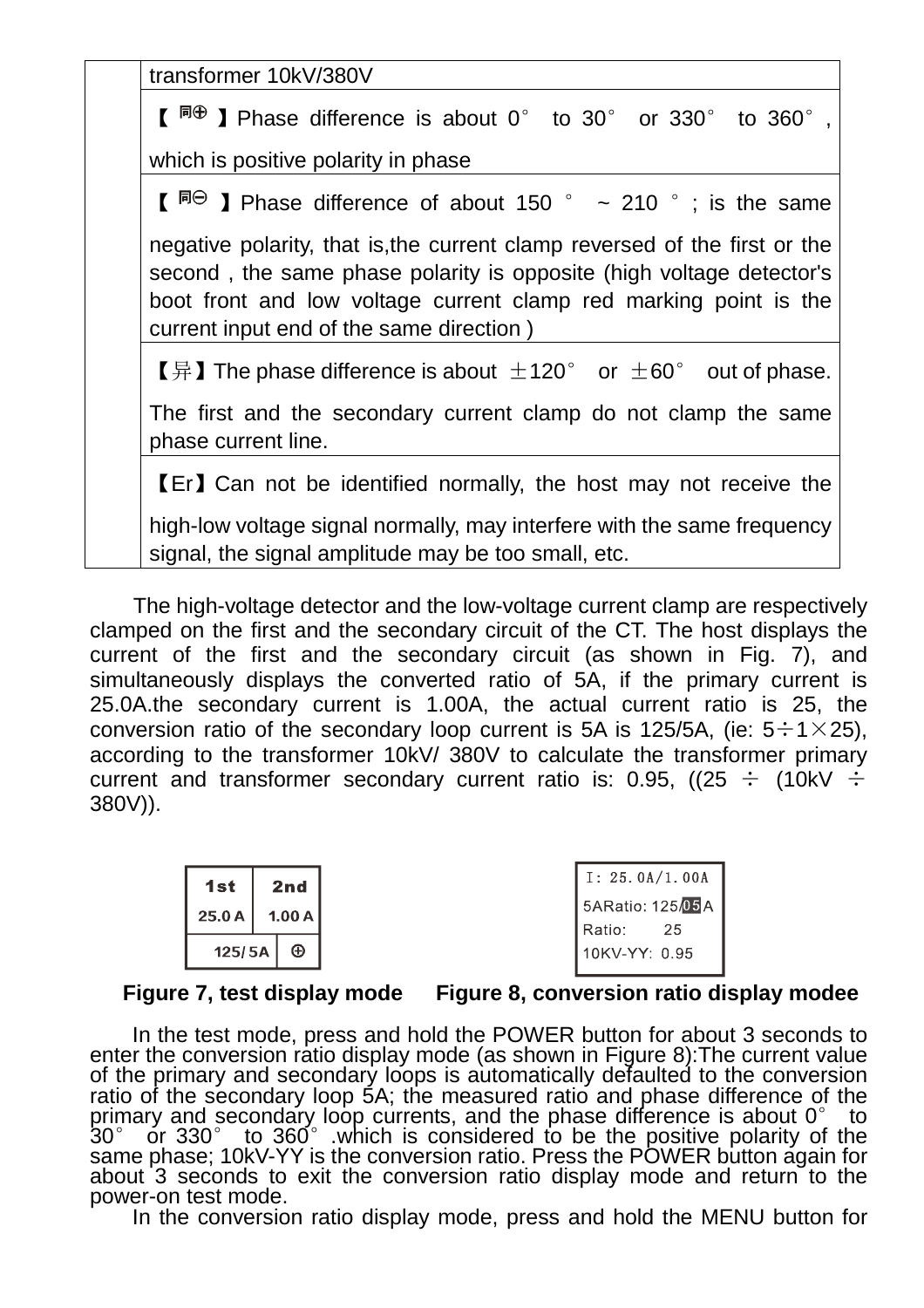about 3 seconds to enter the interface for setting the secondary conversion current base. Press the LEFT button and RIGHT button to adjust the base value of the converted current. Press and hold the MENU button for about 3 seconds to exit the conversion ratio display mode and return to the power-on test mode. Each time the instrument is powered on, the secondary current is converted to 5A by default.

Reference legend for comparison ratio tests, as shown in Figure 9 and Figure 10





#### **6. Data hold and delete**

In the normal test mode, after pressing the MENU key for a short time, the LCD display can be maintained. The "HOLD" symbol indicates that the MEM flashes once and the measured current data is maintained. Press the MENU button again to release the data lock and return to the test mode. The "HOLD" symbol disappears.

#### **7. Data storage**

In the normal test mode, when the MENU key is pressed briefly to hold the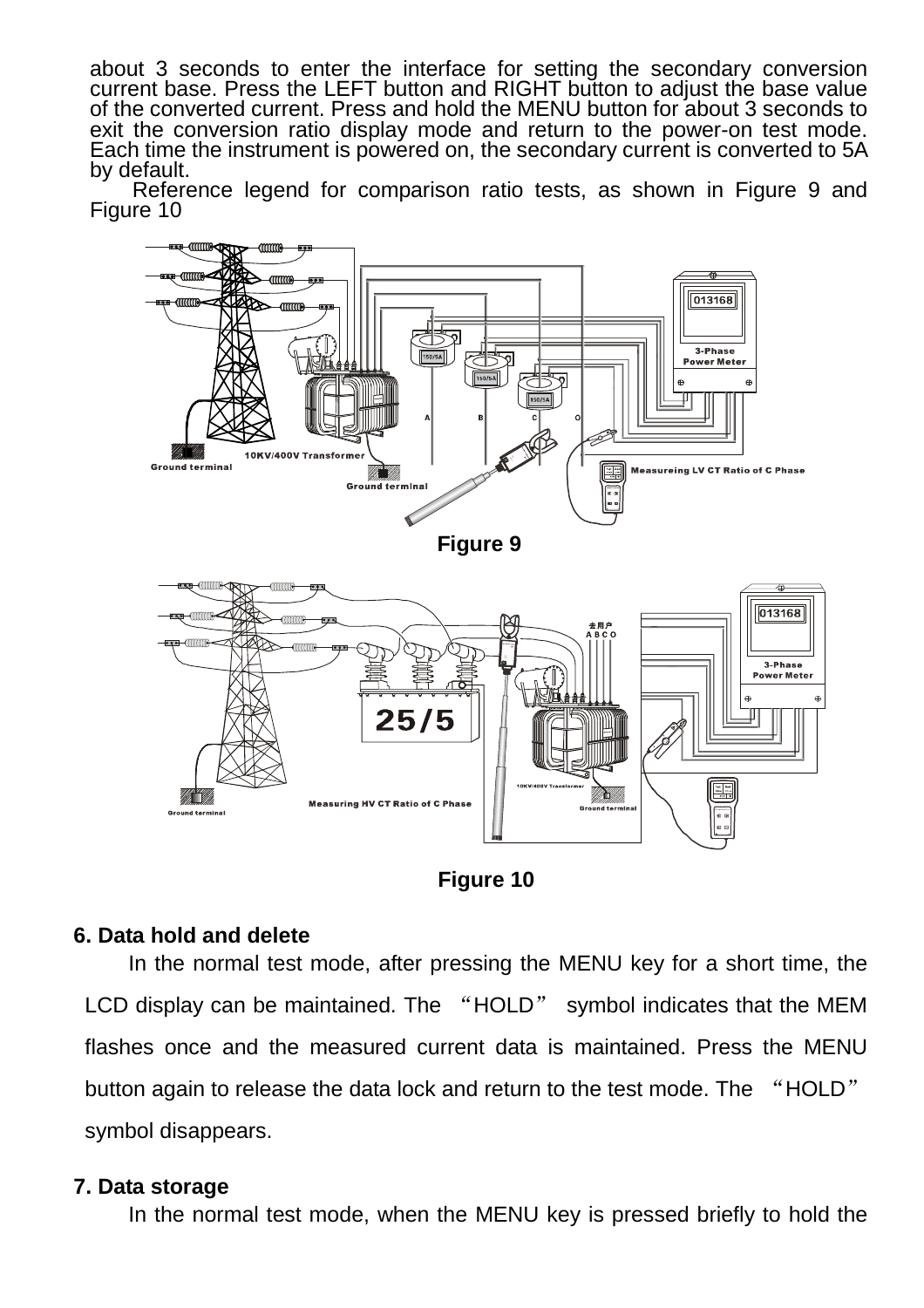data, the meter automatically numbers and stores the currently held data. The

"MEM" symbol blinks once during the storage process. The instrument can

store 500 sets of data. If the memory is full, the "FULL" symbol will continue to flash, and the memory must be cleared before it can be stored again.

#### **8. Data access**

In normal test mode, press and hold the MENU button for about 3 seconds to enter the data review mode. If the number of storage groups is 0, the screen flashes "NULL" and returns to the test interface. If the number of storage groups is not 0, the "MR" symbol is displayed on the screen and the stored 01st group data is automatically displayed.The stored data can be scrolled up or down by pressing the LEFT button or the RIGHT button, and the first set of data is automatically returned when the stored last set of data is scrolled.

Scrolling operations include: long press the LEFT button (-10), long press the RIGHT button (+10), short press the LEFT button (-1), short press the RIGHT button  $(+1)$ .

In the data reference mode, press and hold the MENU button for about 3 seconds to exit the data reference mode and return to the test mode

#### **9. Data deletion**

In the data reference mode, press the POWER button briefly to enter the delete interface. Select Yes or No by pressing the LEFT button or the RIGHT button. Press the POWER button shortly to confirm the selection and return to the test mode.

#### **10. Data upload**

Connect the RS232 communication cable between the computer and the host computer, turn on the detector and run the monitoring software. If the software shows that the serial port is open and the connection is successful, the stored historical data can be read, uploaded to the computer and saved.

The monitoring software has on-line real-time monitoring and historical query functions, dynamic display, with the maximum, minimum, average indication, alarm value setting and alarm indication function, with historical data reading, viewing, saving, printing and other functions.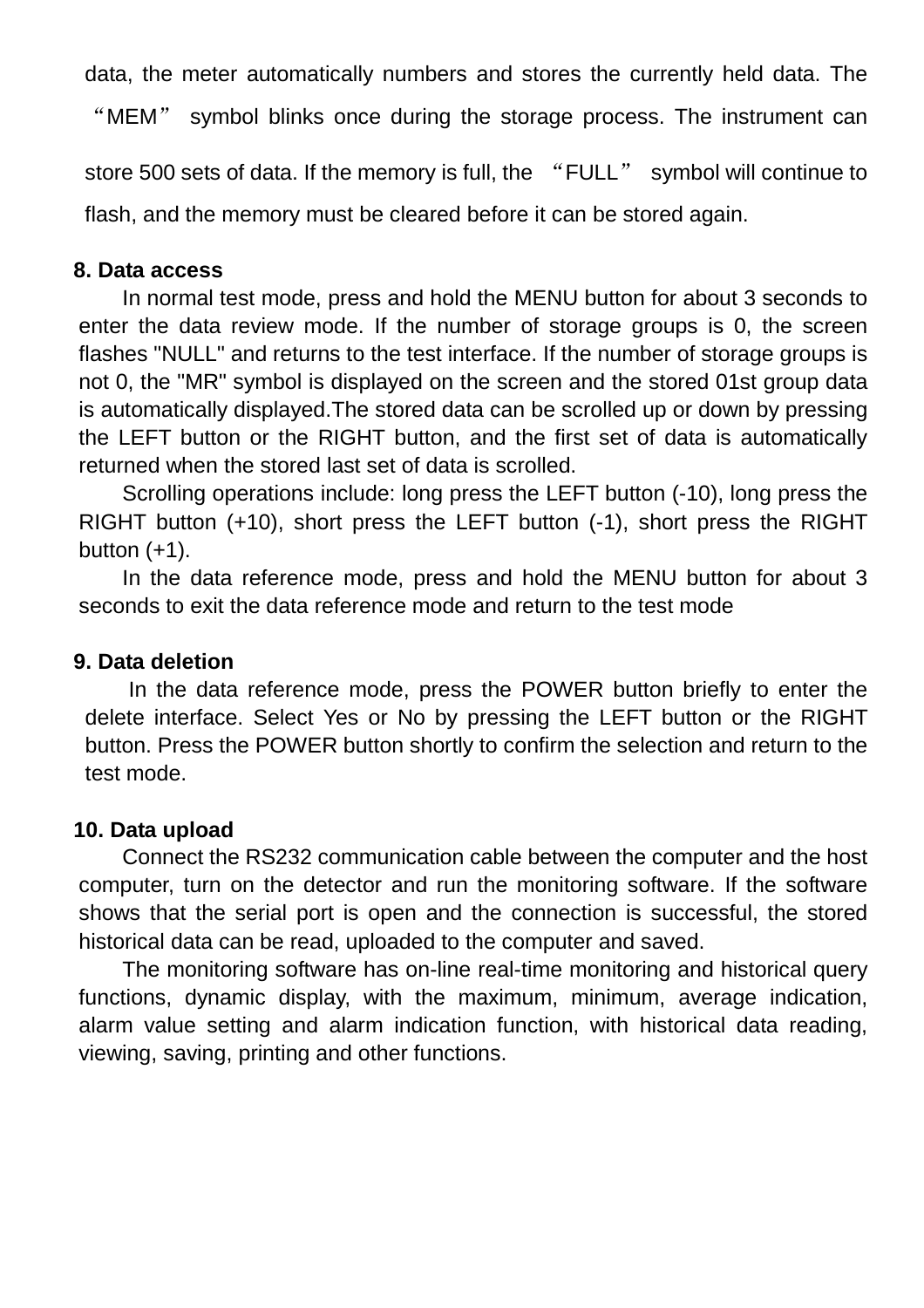## **VIII. Battery**

Caution! No detection could be conducted when the battery cover is not properly closed, otherwise there is danger.

Pay attention to battery electrode, otherwise it will do harm to the instrument.

Can not mix old and new batteries.

1. When the battery voltage of the receiving instrument is lower than 5.2V, the

symbol is displayed in the lower left corner of the instrument, indicating that the battery power is insufficient. Please replace the battery in time.

- 2. Power off, confirm that the instrument is shutdown. Open the battery cover and replace with new qualified batteries. Paying special attention to the size and electrode, close the battery cover, cover the battery cover.
- 3. Press the POWER button to check whether the meter can boot normally. If it cannot be started, please follow the second step to restart..

## **IX Accessories**

| High voltage detector                      | 1 PC         |
|--------------------------------------------|--------------|
| Main set                                   | 1 PC         |
| Low voltage current pliers                 | 1 PC         |
| Insulation bar                             | 5 PC(5 meter |
| Instrument bag                             | 1 PC         |
| High voltage detector (battery) DC6V 7     | 4 section    |
| alkaline battery                           |              |
| Host (battery) DC7.5V 5 alkaline 5 section |              |
| battery                                    |              |
| Manual/warranty card/certification         | 1 set        |